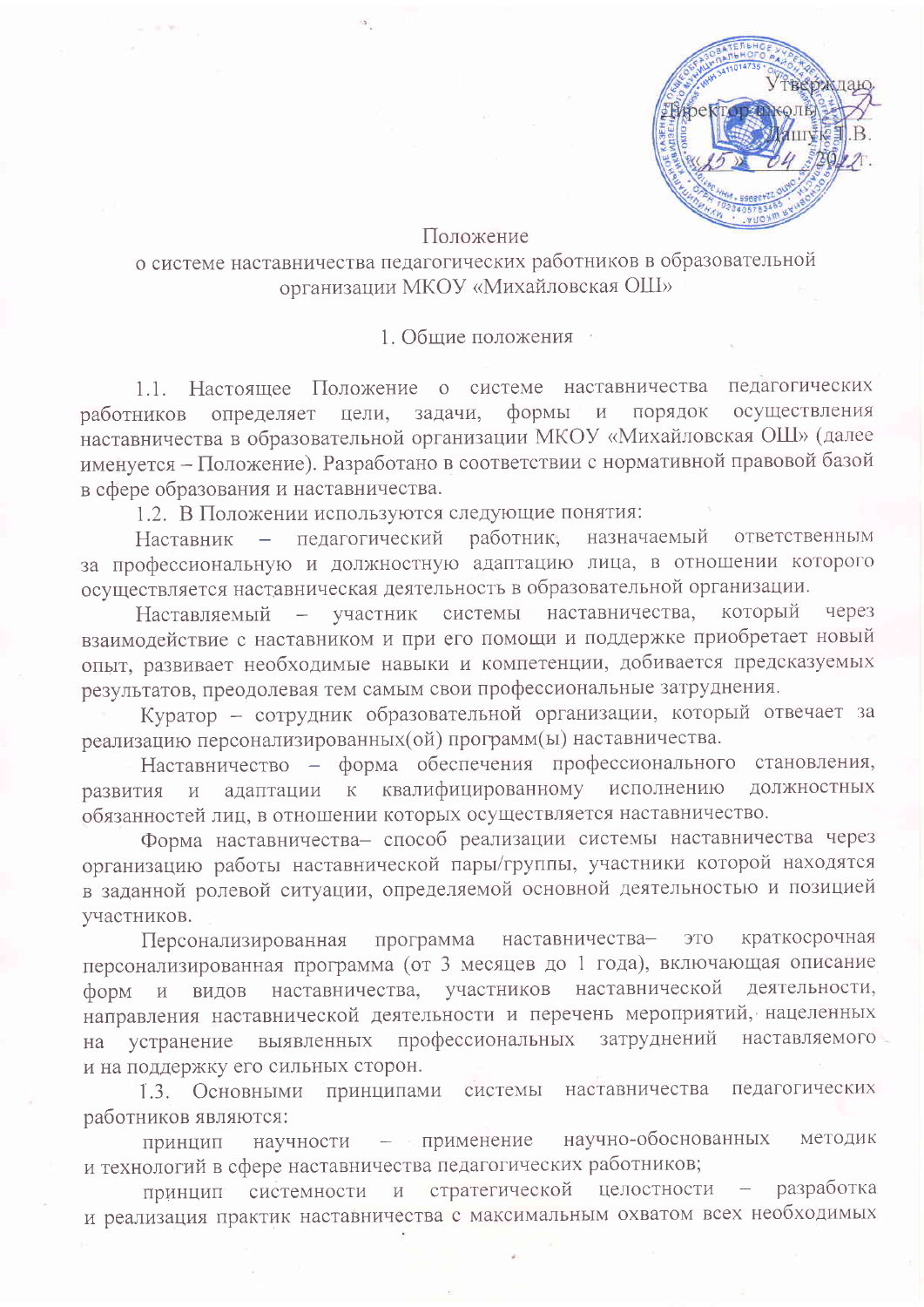компонентов системы образования на федеральном, региональном, муниципальном уровнях и уровне образовательной организации;

принцип легитимности - соответствие деятельности по реализации программы наставничества законодательству Российской Федерации, региональной нормативно-правовой базе;

принцип обеспечения суверенных прав личности - приоритет интересов личности и личностного развития педагога в процессе его профессионального и социального развития, честность и открытость взаимоотношений, уважение к личности наставляемого и наставника;

многофакторности выбора, учета принцип добровольности, свободы в определении и совместной деятельности наставника и наставляемого;

принцип аксиологичности - формирование у наставляемого и наставника ценностных отношений к профессиональной деятельности, уважения к личности, государству и окружающей среде, общечеловеческим ценностям;

принцип личной ответственности - ответственное поведение всех субъектов наставнической деятельности (куратора, наставника, наставляемого) к внедрению практик наставничества, его результатам, выбору коммуникативных стратегий и механизмов наставничества;

принцип индивидуализации и персонализации наставничества - сохранение индивидуальных приоритетов в создании для наставляемого индивидуальной траектории развития;

принцип равенства - наставничество реализуется людьми, имеющими равный социальный статус педагога с соответствующей системой прав, обязанностей, ответственности, независимо от ролевой позиции в системе наставничества.

1.4. Участие в системе наставничества не должно наносить ущерба Решение организации. образовательному процессу образовательной об освобождении наставника и наставляемого от выполнения должностных обязанностей для участия в мероприятиях плана реализации персонализированной программы наставничества принимает руководитель образовательной организации условии обеспечения непрерывности случаях при исключительных  $\mathbf{B}$ образовательного процесса в образовательной организации и замены их отсутствия.

2. Цель и задачи системы наставничества. Формы наставничества

работников наставничества педагогических 2.1. Цель системы в образовательной организации - реализация комплекса мер по созданию наставничества образовательной организации,  $\mathbf{B}$ эффективной среды способствующей непрерывному профессиональному росту и самоопределению, личностному и социальному развитию педагогических работников, самореализации и закреплению молодых специалистов в педагогической профессии.

2.2. Задачи системы наставничества педагогических работников:

содействовать созданию в образовательной организации психологически комфортной образовательной среды наставничества, способствующей раскрытию личностного, профессионального, творческого потенциала педагогов путем проектирования их индивидуальной профессиональной траектории;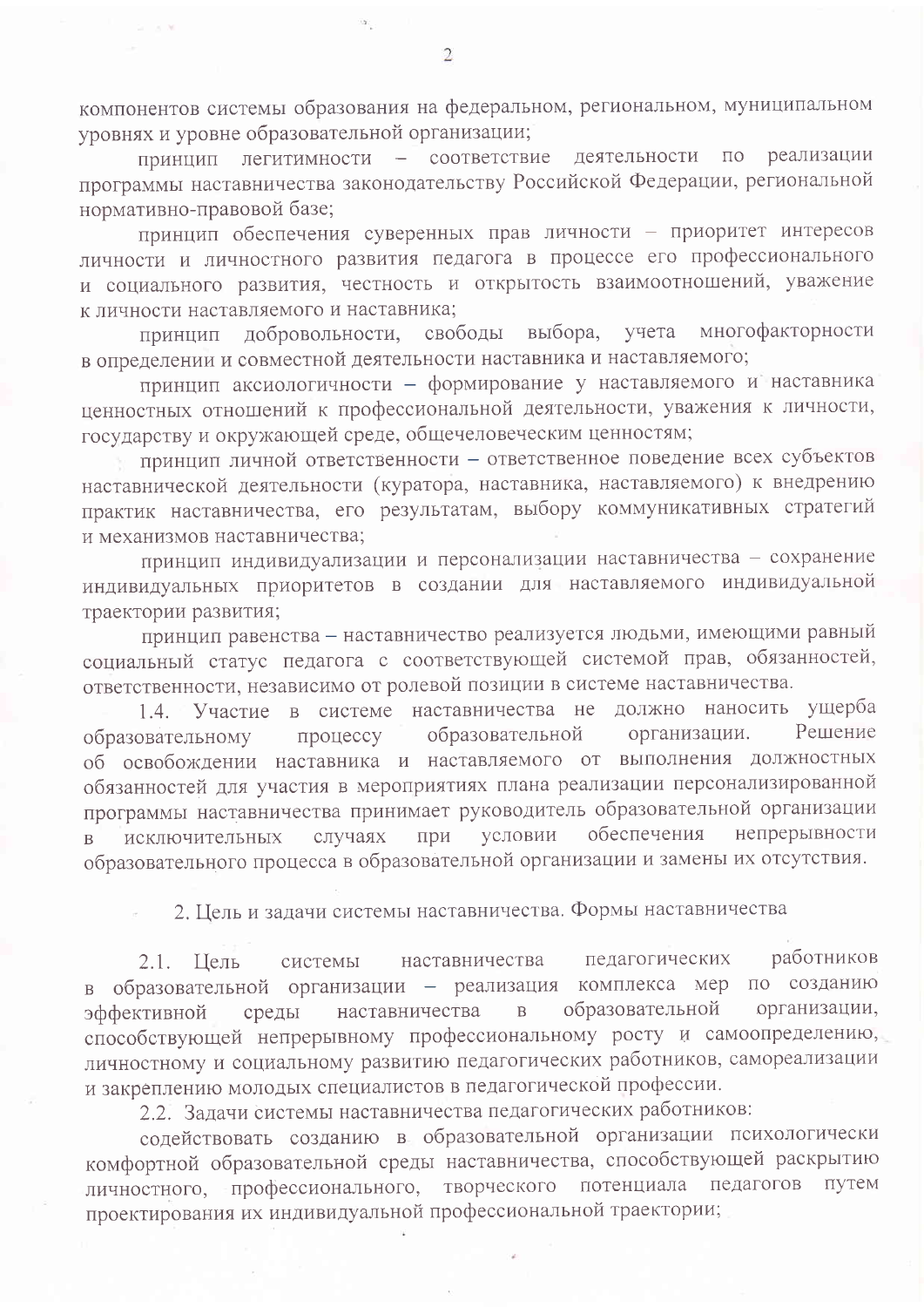оказывать помощь в освоении цифровой информационно-коммуникативной форматов непрерывного профессионального развития эффективных среды, педагогических работников образовательной методической поддержки  $\overline{M}$ региональных систем научно-методического сопровождения организации, педагогических работников и управленческих кадров;

содействовать участию в стратегических партнерских отношениях, развитию горизонтальных связей в сфере наставничества на школьном и внешкольном уровнях;

профессиональных компетенций способствовать педагогов развитию в условиях цифровой образовательной среды, востребованности использования современных информационно-коммуникативных и педагогических технологий реверсивных. внедрения разнообразных,  $\mathbf{B}$ **TOM** числе **TIVTEM** сетевых и дистанционных форм наставничества;

содействовать увеличению числа закрепившихся в профессии педагогических кадров, в том числе молодых педагогов;

оказывать помощь в профессиональной и должностной адаптации педагога, в отношении которого осуществляется наставничество, к условиям осуществления конкретной образовательной деятельности организации, педагогической ознакомление с традициями и укладом школьной жизни, а также в преодолении профессиональных трудностей, возникающих при выполнении должностных обязанностей;

обеспечивать формирование и развитие профессиональных знаний и навыков педагога, в отношении которого осуществляется наставничество;

ускорять процесс профессионального становления и развития педагога, в отношении которых осуществляется наставничество, развитие их способности качественно  $\overline{M}$ ответственно выполнять возложенные самостоятельно, функциональные обязанности в соответствии с замещаемой должностью;

содействовать выработке навыков профессионального поведения педагогов, в наставничество, соответствующего которых осуществляется отношении профессионально-этическим принципам, а также требованиям, установленным законодательством;

знакомить педагогов, в отношении которых осуществляется наставничество, эффективными формами и методами индивидуальной работы и работы  $\mathsf C$ в коллективе, направленными на развитие их способности самостоятельно и качественно выполнять возложенные на них должностные обязанности, повышать свой профессиональный уровень.

2.3. В образовательной организации применяются разнообразные формы наставничества ("педагог - педагог", "руководитель образовательной организации педагог", "работодатель - студент", "педагог вуза/колледжа - молодой педагог образовательной организации") по отношению к наставнику ИЛИ группе наставляемых. Применение форм наставничества выбирается в зависимости от цели программы наставничества персонализированной педагога, имеющихся профессиональных затруднений, запроса наставляемого и имеющихся кадровых ресурсов. Формы наставничества используются как в одном виде, так и в комплексе в зависимости от запланированных эффектов.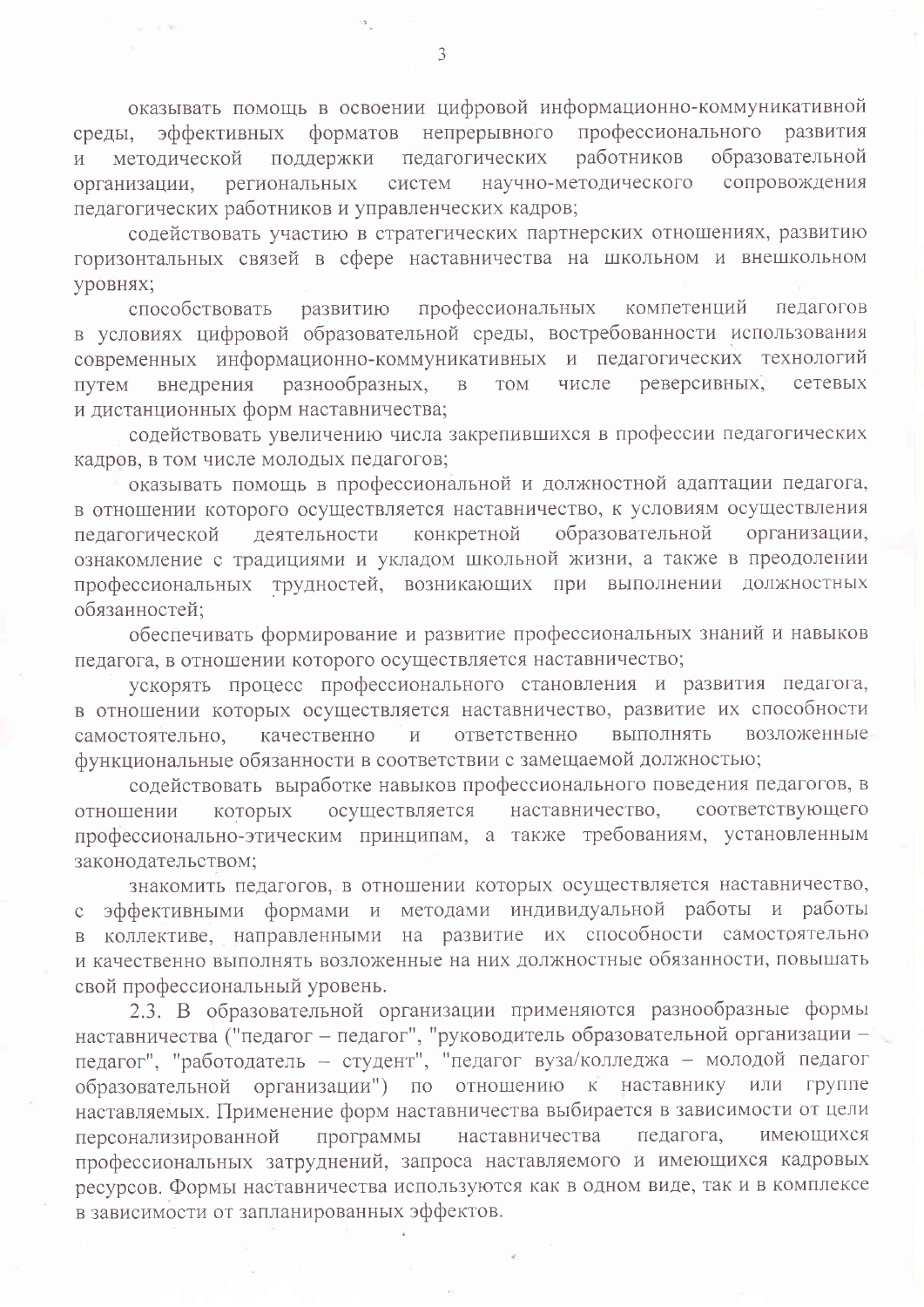(дистанционное) наставничествоформа дистанционная Виртуальное организации наставничества с использованием информационно-коммуникационных технологий, таких как видеоконференции, платформы для дистанционного обучения, социальные сети и онлайн-сообщества, тематические интернет-порталы. Обеспечивает постоянное профессиональное и творческое общение, обмен опытом между наставником и наставляемым, позволяет дистанционно сформировать пары "наставник - наставляемый", привлечь профессионалов и сформировать банк данных наставников, делает наставничество доступным для широкого круга лиц.

Наставничество в группе- форма наставничества, когда один наставник взаимодействует с группой наставляемых одновременно (от двух и более человек).

целеполагающее наставничествонаставник Краткосрочное или и наставляемый встречаются по заранее установленному графику для постановки конкретных целей, ориентированных на определенные краткосрочные результаты. Наставляемый должен приложить определенные усилия, чтобы проявить себя в период между встречами и достичь поставленных целей.

Реверсивное наставничество- профессионал младшего возраста становится наставником опытного работника по вопросам новых тенденций, технологий, а опытный педагог становится наставником молодого педагога в вопросах методики и организации учебно-воспитательного процесса.

наставничествонаставник оказывает ПОМОШЬ Ситуационное или консультацию всякий раз, когда наставляемый нуждается в них. Как правило, роль наставника состоит в том, чтобы обеспечить немедленное реагирование на ту или иную ситуацию, значимую для его подопечного.

встреча наставничествооднократная наставляемого Скоростное более высокого (наставляемых) наставником  $\overline{C}$ уровня (профессионалом/компетентным построения лицом)  $\overline{C}$ целью взаимоотношений

с другими работниками, объединенными общими проблемами и интересами или обменом опытом. Такие встречи помогают формулировать и устанавливать цели индивидуального развития и карьерного роста на основе информации, полученной из авторитетных источников, обменяться мнениями и личным опытом, а также наладить отношения "наставник - наставляемый".

- Традиционная форма наставничества - взаимодействие между более опытным и начинающим работником в течение определенного продолжительного времени. Обычно проводится отбор наставника и наставляемого по определенным критериям: опыт, навыки, личностные характеристики.

Форма наставничества учитель - учитель"- способ реализации целевой модели наставничества через организацию взаимодействия наставнической пары "учитель-профессионал - учитель, вовлеченный в различные формы поддержки и сопровождения".

Форма наставничества"руководитель образовательной организации - учитель" реализации целевой модели наставничества через организацию  $c\pi$ oco $\sigma$ взаимодействия наставнической пары "руководитель образовательной организации - учитель", нацеленную на совершенствование образовательного процесса и достижение желаемых результатов руководителем образовательной организации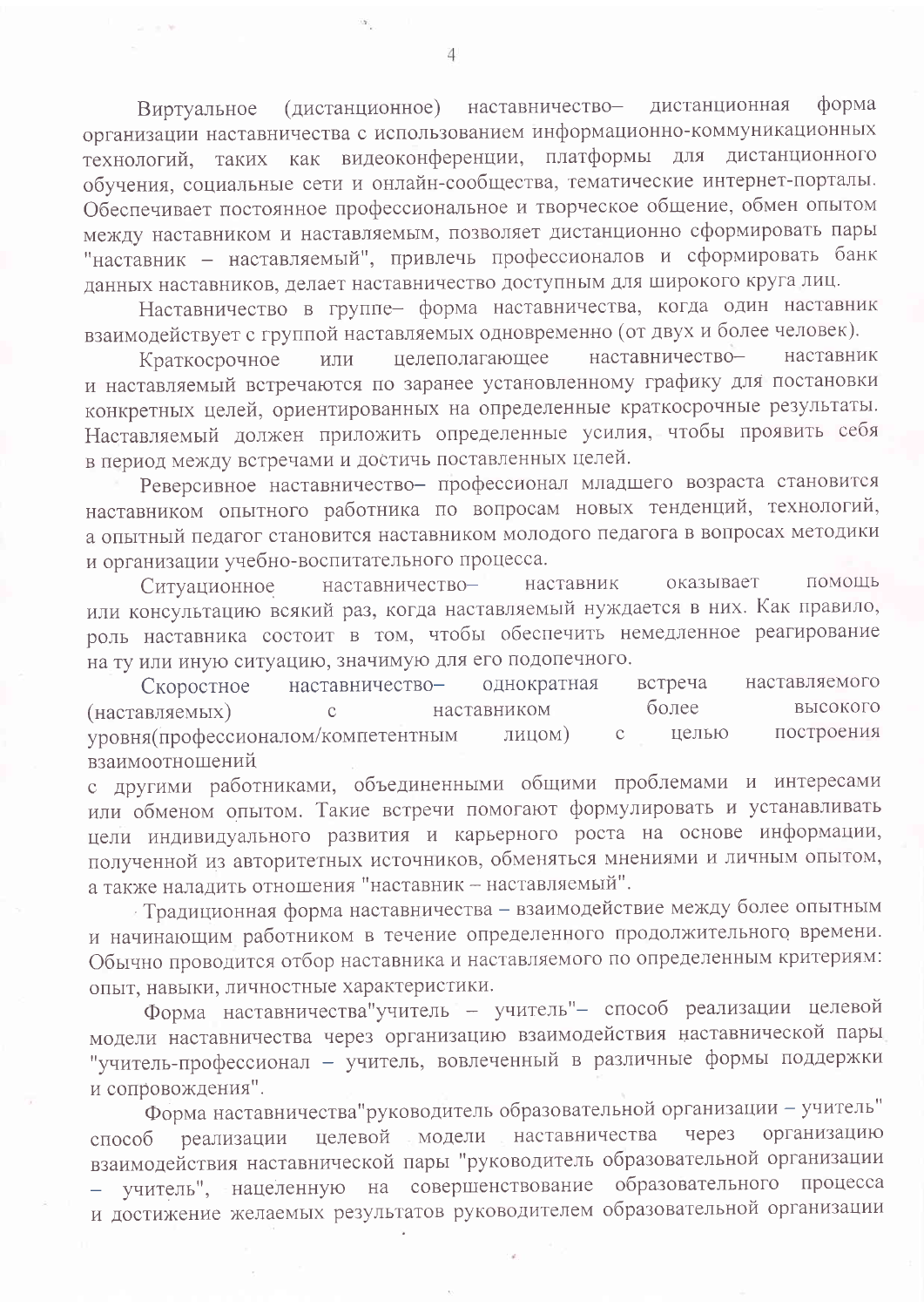посредством создания необходимых организационно-педагогических, кадровых, методических, психолого-педагогических условий и ресурсов.

3. Организация системы наставничества

3.1. Наставничество организуется на основании приказа руководителя "Об утверждении положения системе организации  $\overline{O}$ образовательной наставничества педагогических работников в образовательной организации".

3.2. Педагогический работник назначается наставником с его письменного согласия приказом руководителя образовательной организации.

3.3. Руководитель образовательной организации:

осуществляет общее руководство и координацию внедрения системы наставничества педагогических работников в образовательной организации;

издает локальные акты образовательной организации о внедрении системы пелагогических работников организации наставничества наставничества  $\overline{\mathbf{H}}$ в образовательной организации;

утверждает куратора реализации программ наставничества, способствует отбору наставников и наставляемых, а также утверждает их;

утверждает дорожную карту (план мероприятий) по реализации Положения наставничества педагогических работников в образовательной системе  $\overline{O}$ организации;

издает приказ(ы) о закреплении наставнических пар/групп с письменного согласия их участников на возложение на них дополнительных обязанностей, связанных с наставнической деятельностью;

способствует созданию сетевого взаимодействия в сфере наставничества, учреждениями организациями различными  $M$ осуществляет контакты  $\mathbf{C}$ проблемам наставничества (заключение договоров сотрудничестве,  $\overline{O}$  $\Pi$ <sup>O</sup> о социальном партнерстве, проведение координационных совещаний, участие в конференциях, форумах, вебинарах, семинарах по проблемам наставничества);

способствует организации условий непрерывного повышения ЛЛЯ профессионального мастерства педагогических работников, аккумулирования и распространения лучших практик наставничества педагогических работников.

3.4. Куратор реализации программ наставничества:

образовательной руководителем организации **ИЗ** числа назначается заместителей руководителя;

своевременно (не менее одного раза в год) актуализирует информацию о наличии в образовательной организации педагогов, которых необходимо включить в наставническую деятельность в качестве наставляемых;

разрабатывает дорожную карту (план мероприятий) по реализации Положения образовательной работников в системе наставничества педагогических  $\overline{O}$ организации;

совместно с системным администратором ведет банк (персонифицированный учет) наставников и наставляемых, в том числе в цифровом формате с использованием ресурсов Интернета - официального сайта образовательной организации/страницы, социальных сетей;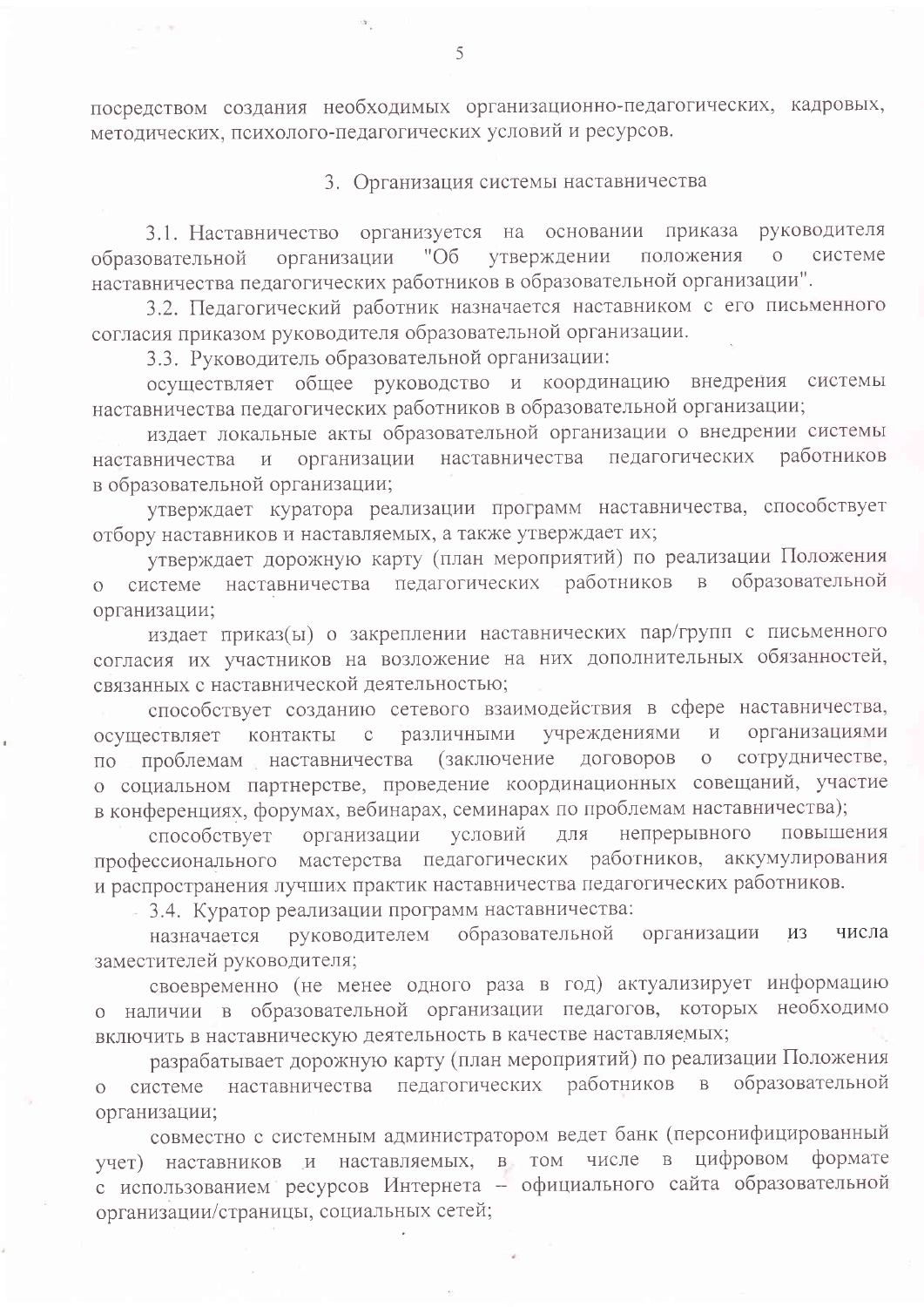формирует банк индивидуальных/групповых персонализированных программ наставничества педагогических работников, осуществляет описание наиболее успешного и эффективного опыта совместно со школьным методическим советом наставников и системным администратором;

наставничеству координацию деятельности  $\Pi$ O осуществляет с ответственными и неформальными представителями региональной системы наставничества, с сетевыми педагогическими сообществами;

курирует процесс разработки и реализации персонализированных программ наставничества;

организует совместно с руководителем образовательной организации мониторинг реализации системы наставничества педагогических работников в образовательной организации;

осуществляет мониторинг эффективности и результативности реализации системы наставничества в образовательной организации, оценку вовлеченности педагогов в различные формы наставничества и повышения квалификации работников, формирует итоговый аналитический педагогических отчет о реализации системы наставничества, реализации персонализированных программ наставничества педагогических работников;

фиксирует данные о количестве участников персонализированных программ наставничества в формах статистического наблюдения (совместно с системным администратором).

## 3. Права и обязанности наставника

 $3.1.$ Права наставника:

привлекать для оказания помощи наставляемому других педагогических работников образовательной организации с их согласия;

знакомиться в установленном порядке с материалами личного дела наставляемого или получать другую информацию о лице, в отношении которого осуществляется наставничество;

обращаться с заявлением к куратору и руководителю образовательной организации с просьбой о сложении с него обязанностей наставника;

осуществлять мониторинг деятельности наставляемого в форме личной проверки выполнения заданий.

3.2. Обязанности наставника:

руководствоваться требованиями законодательства Российской Федерации, региональными и локальными нормативными правовыми актами образовательной организации при осуществлении наставнической деятельности;

осуществлять включение молодого специалиста в общественную жизнь коллектива, содействовать расширению общекультурного и профессионального кругозора, в том числе и на личном примере;

для созидания и научного поиска, творчества условия создавать в педагогическом процессе через привлечение к инновационной деятельности;

престижности уровня содействовать укреплению  $\mathbf{H}$ повышению мероприятиях участие преподавательской деятельности, организуя  $\mathbf B$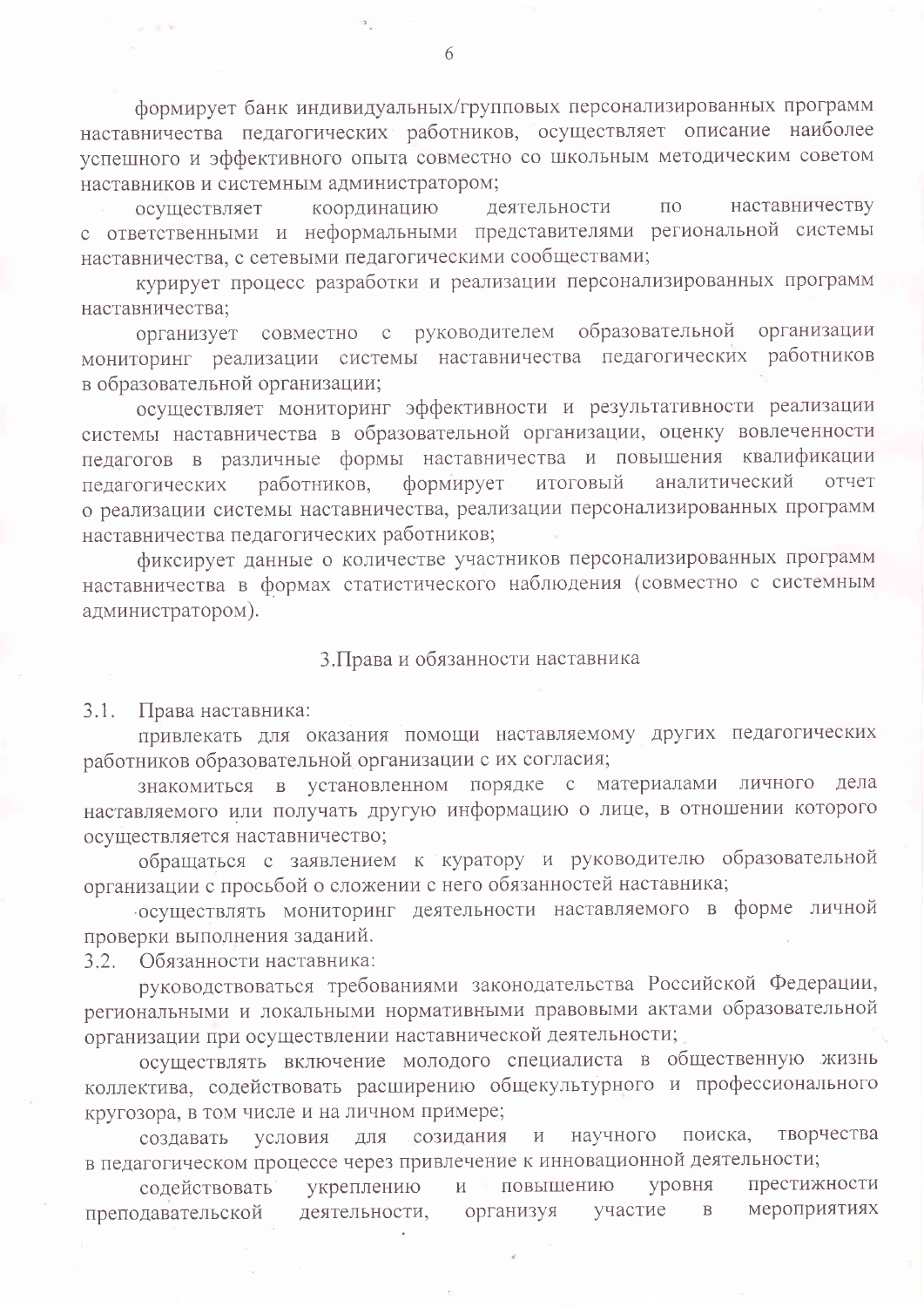для молодых педагогов различных уровней (профессиональные конкурсы, конференции, форумы);

вопросов, связанных педагогической участвовать обсуждении  $\overline{B}$  $\mathbf C$ предложения поощрении деятельностью наставляемого, вносить  $e<sub>0</sub>$  $\overline{O}$ или применении мер дисциплинарного воздействия;

рекомендовать участие наставляемого в профессиональных региональных и федеральных конкурсах, оказывать всестороннюю поддержку и методическое сопровождение.

4. Права и обязанности наставляемого

 $4.1.$ Права наставляемого:

систематически повышать свой профессиональный уровень;

участвовать в составлении персонализированной программы наставничества педагогических работников;

за помощью вопросам, обращаться к наставнику  $\Pi$ O связанным с должностными обязанностями, профессиональной деятельностью;

рассмотрение предложения совершенствованию  $\overline{10}$ вносить на персонализированных программ наставничества педагогических работников образовательной организации;

обращаться к куратору и руководителю образовательной организации с ходатайством о замене наставника.

Обязанности наставляемого:  $4.2$ 

изучать Федеральный закон от 29 декабря 2012 г. № 273-ФЗ "Об образовании в Российской Федерации", иные федеральные, региональные, муниципальные и локальные нормативные правовые акты, регулирующие образовательную деятельность, деятельность в сфере наставничества педагогических работников;

мероприятия плана персонализированной программы реализовывать наставничества в установленные сроки;

соблюдать правила внутреннего трудового распорядка образовательной организации;

знать обязанности, предусмотренные должностной инструкцией, основные направления профессиональной деятельности, полномочия и организацию работы в образовательной организации;

выполнять указания  $\mathbf{H}$ рекомендации наставника  $\Pi$ <sup>O</sup> исполнению должностных, профессиональных обязанностей;

профессиональные навыки, практические совершенствовать приемы и способы качественного исполнения должностных обязанностей;

устранять совместно с наставником допущенные ошибки и выявленные затруднения;

проявлять дисциплинированность, организованность и культуру в работе и учебе:

учиться у наставника передовым, инновационным методам и формам работы, правильно строить свои взаимоотношения с ним.

 $\overline{7}$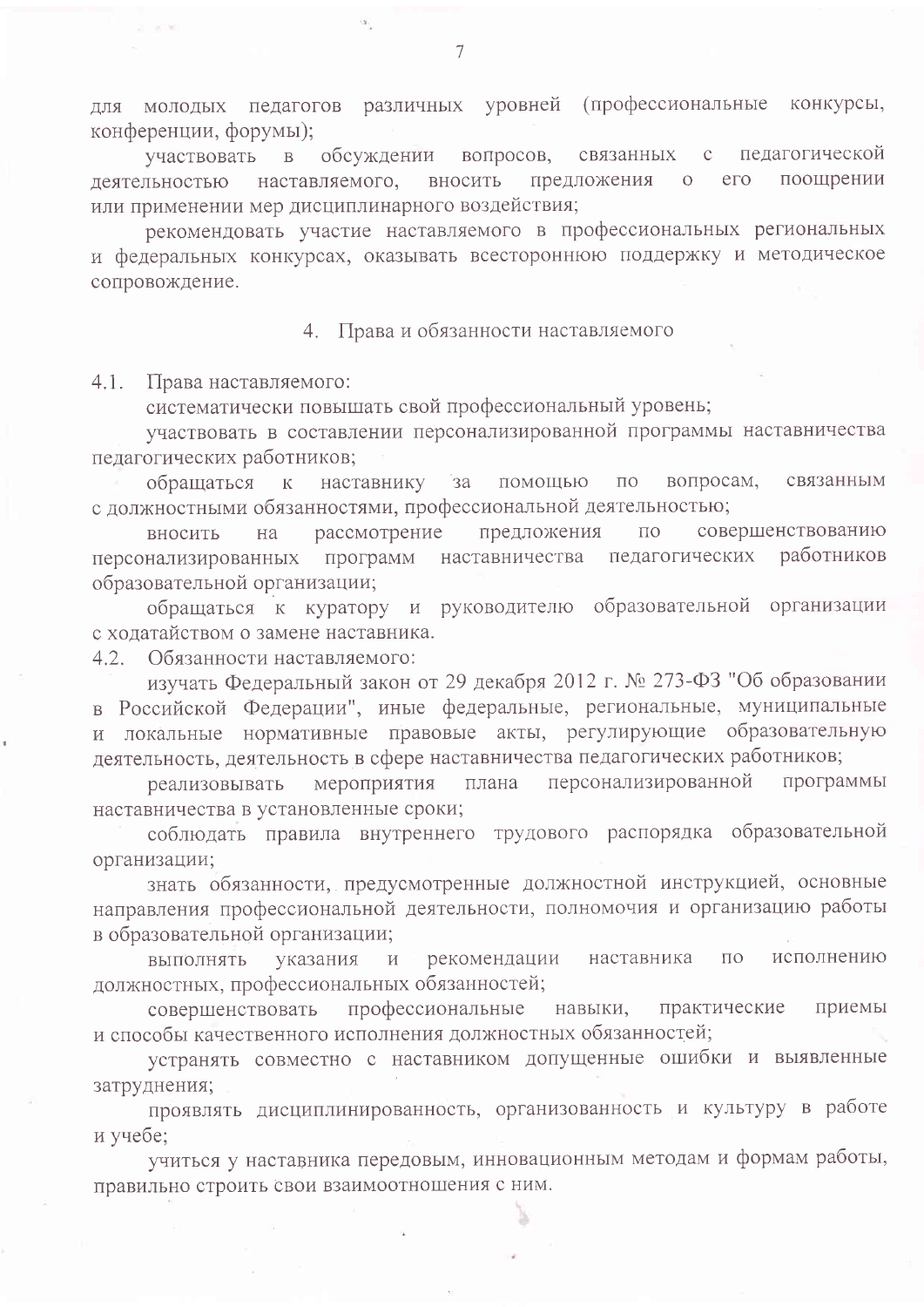- 5. Процесс формирования пар и групп наставников и педагогов, в отношении которых осуществляется наставничество
- 5.1. Формирование наставнических пар (групп) осуществляется по основным критериям:

профиль или личный (компетентностный) ОПЫТ профессиональный наставника должны соответствовать запросам наставляемого или наставляемых;

у наставнической пары (группы) должен сложиться взаимный интерес и симпатия, позволяющие в будущем эффективно взаимодействовать в рамках программы наставничества.

Сформированные на добровольной основе с непосредственным участием  $5.2.$ куратора, наставников и педагогов, в отношении которых осуществляется руководителя пары/группы утверждаются приказом наставничество, образовательной организации.

6. Завершение персонализированной программы наставничества

Завершение персонализированной программы наставничества происходит в 6.1. случае:

программы персонализированной мероприятий завершения плана наставничества в полном объеме;

по инициативе наставника или наставляемого и/или обоюдному решению (по уважительным обстоятельствам);

недолжного исполнения инициативе  $(B<sup>-</sup>)$ случае куратора  $\overline{10}$ персонализированной программы наставничества в силу различных обстоятельств со стороны наставника и/или наставляемого).

персонализированной программы 6.2. Изменение сроков реализации наставничества педагогических работников.

По обоюдному согласию наставника и наставляемого/наставляемых педагогов продление срока реализации персонализированной программы возможно наставничества или корректировка ее содержания (например, плана мероприятий, формы наставничества).

- 7. Условия публикации результатов персонализированной программы наставничества педагогических работников на сайте образовательной организации
- Для размещения информации о реализации персонализированной программы  $7.1.$ педагогических работников официальном сайте на наставничества образовательной организации создается специальный раздел (рубрика).

На сайте размещаются сведения о реализуемых персонализированных программах наставничества педагогических работников, базы наставников и наставляемых, лучшие кейсы персонализированных программ наставничества педагогических работников, федеральная, региональная и локальная нормативноправовая база в сфере наставничества педагогических работников, методические

 $\overline{R}$